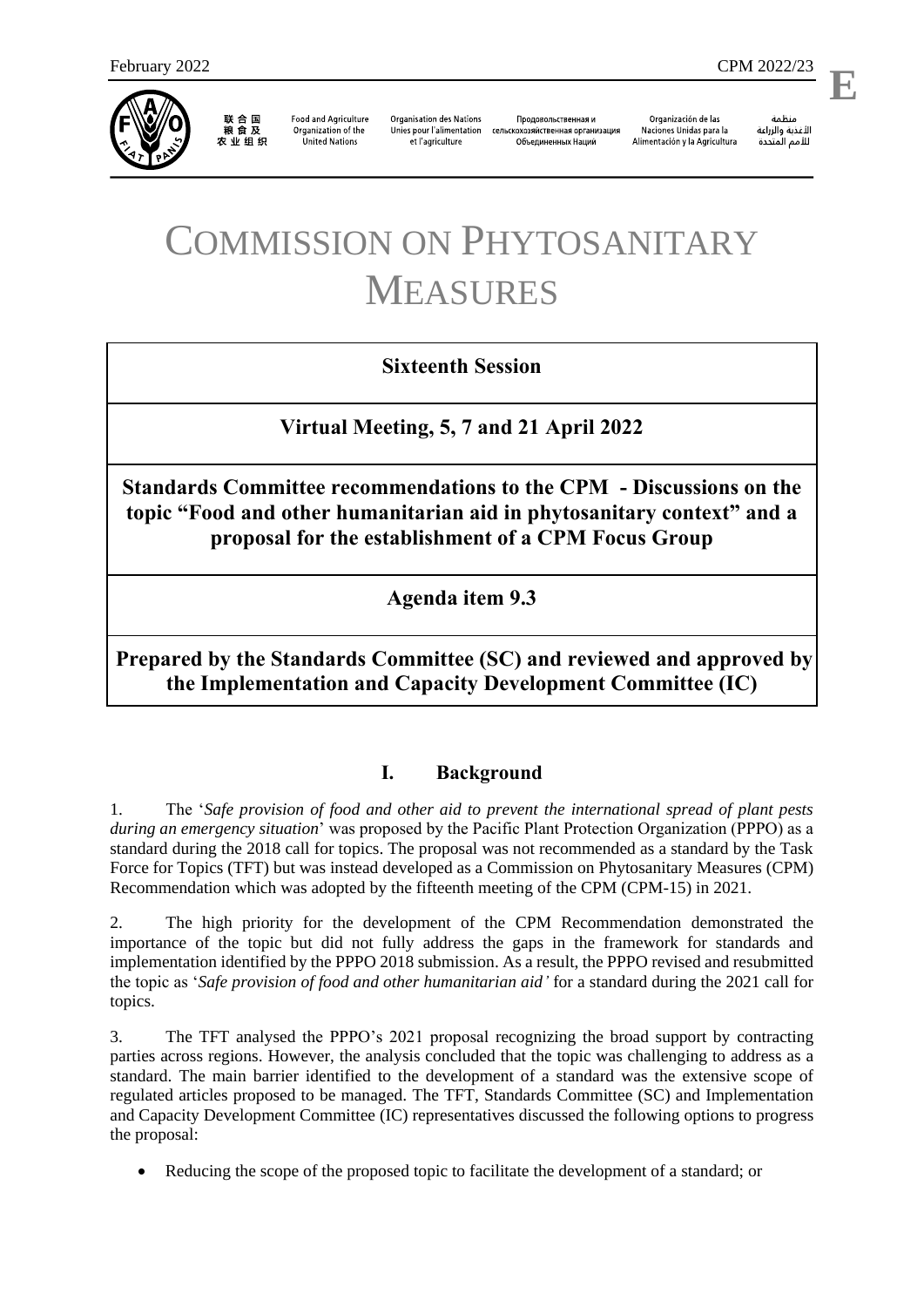- Changing the submission from a proposal to develop a standard to a proposal to develop an implementation resource; or
- Changing the topic submission to amend the existing CPM Recommendation rather than developing a standard.

4. No agreement was reached on a suitable option for addressing this topic. However, the SC supported the suggestion for the CPM to consider forming a Focus Group to address barriers to the development of the topic as a standard and the possible way forward. On this, the SC invited the IC to review the paper via a joint e-forum, to be presented to the CPM-16.

5. A draft Terms of Reference for this proposed Focus Group is attached (see Attachment 1 of this document) for consideration by the CPM-16.

6. The IC discussed this issue as an outcome of the discussions from the TFT and concluded to support the establishment of a Focus Group to address this important issue.

## **II. Recommendations**

7. The CPM is invited to:

1) *Note* that several regions and individual NPPOs have supported the need for a standard on the Safe provision of food and other humanitarian aid, as demonstrated through the submission to the 2021 Call for Topics.

2) *Consider* establishing a CPM Focus Group to discuss the issues and determine a way forward for this topic to be developed as a standard or another option that meets the needs of contracting parties.

3) *Consider* the draft terms of reference for the proposed CPM Focus Group.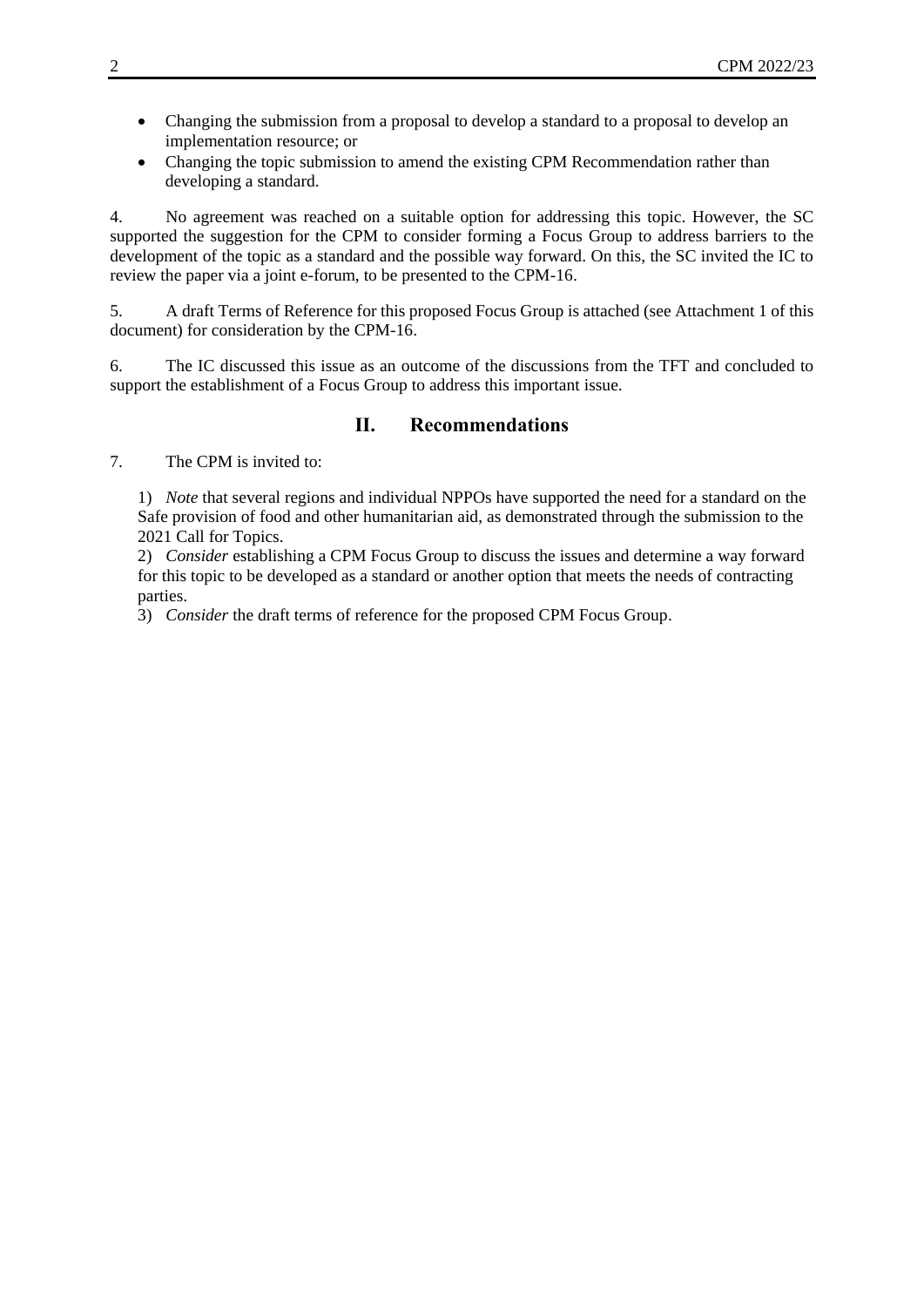## **ATTACHMENT 1. [DRAFT] TERMS OF REFERENCE FOR A FOCUS GROUP ON THE SAFE PROVISION OF FOOD AND OTHER HUMANITARIAN AID**

#### **A. Background**

- *[1]* The IPPC recognizes the necessity for international co-operation to prevent the global spread of plant pests. In emergency crisis situations, affected countries can be temporarily constrained in their ability to implement their phytosanitary responsibilities. Contracting parties that are donors of aid do have capacity at that time and thus their commitment to comply with Article IV of the IPPC becomes more critical.
- *[2]* During an emergency situation, conditions at borders can be very abnormal. Treatment and processing infrastructure may be damaged or inaccessible; water, electricity, manpower and other services are often cut and roads and ports are often destroyed, preventing the use of dedicated facilities and requiring activities to occur outside of declared ports of entry. Staff may be unable to travel to work or may be diverted to emergency tasks; and other government agencies and officials frequently urge the NPPO and other agencies to release goods to people in need without undue delay. Thus, unless appropriately prepared to meet the phytosanitary import requirements of the recipient country prior to export, the provided aid can cause long-term damage to vulnerable people and communities.
- *[3]* No international standard currently exists to guide countries on the safe movement of aid during the unique pressures and logistical constraints of emergency situations. Given the predicted increase in frequency of natural disasters, potential man-made disasters, and the historical incidence of pest introductions through humanitarian aid, it is timely that an international standard is developed to address this gap in robust phytosanitary processes.
- *[4]* The SC and IC agreed to recommend to the CPM to establish a Focus Group on *Safe Provision of Food and Other Aid* and have drafted the following terms of reference for a small Focus Group to be convened.
- *[5]* The proposed purpose, membership, functions, funding, and duration of the Focus Group are described below.

#### **B. Purpose**

*[6]* The purpose of the Focus Group will be to assess the strategic value of a standard supporting safe provision of aid, analyze the feasibility, benefits and potential impediments to developing such a standard and, illustrate the principles and other aspects that a standard or other material should contain. In addition, evaluate if existing ISPMs and CPM Recommendation 09 are adequate to address the risk associated with the provision of Food and Other Humanitarian Aid and needs of contracting parties.

#### **C. Membership**

- *[7]* The CPM Focus Group on *Safe Provision of Food and Other Humanitarian Aid* should be skills- and knowledge based with broad geographical and gender representation. The group should be composed of a maximum of ten members including at least one representative of the Bureau, one of the SC, one of the IC and one from a regional plant protection organization (RPPO).
- *[8]* In addition, up to three invited experts from donor agencies (e.g. World Food Program) may be invited to participate.
	- (1) The members of the Focus Group should have experience and expertise in one or more of the following areas:
		- procurement and the supply of humanitarian aid (aid agency and government)
		- plant health policy and risk management regulation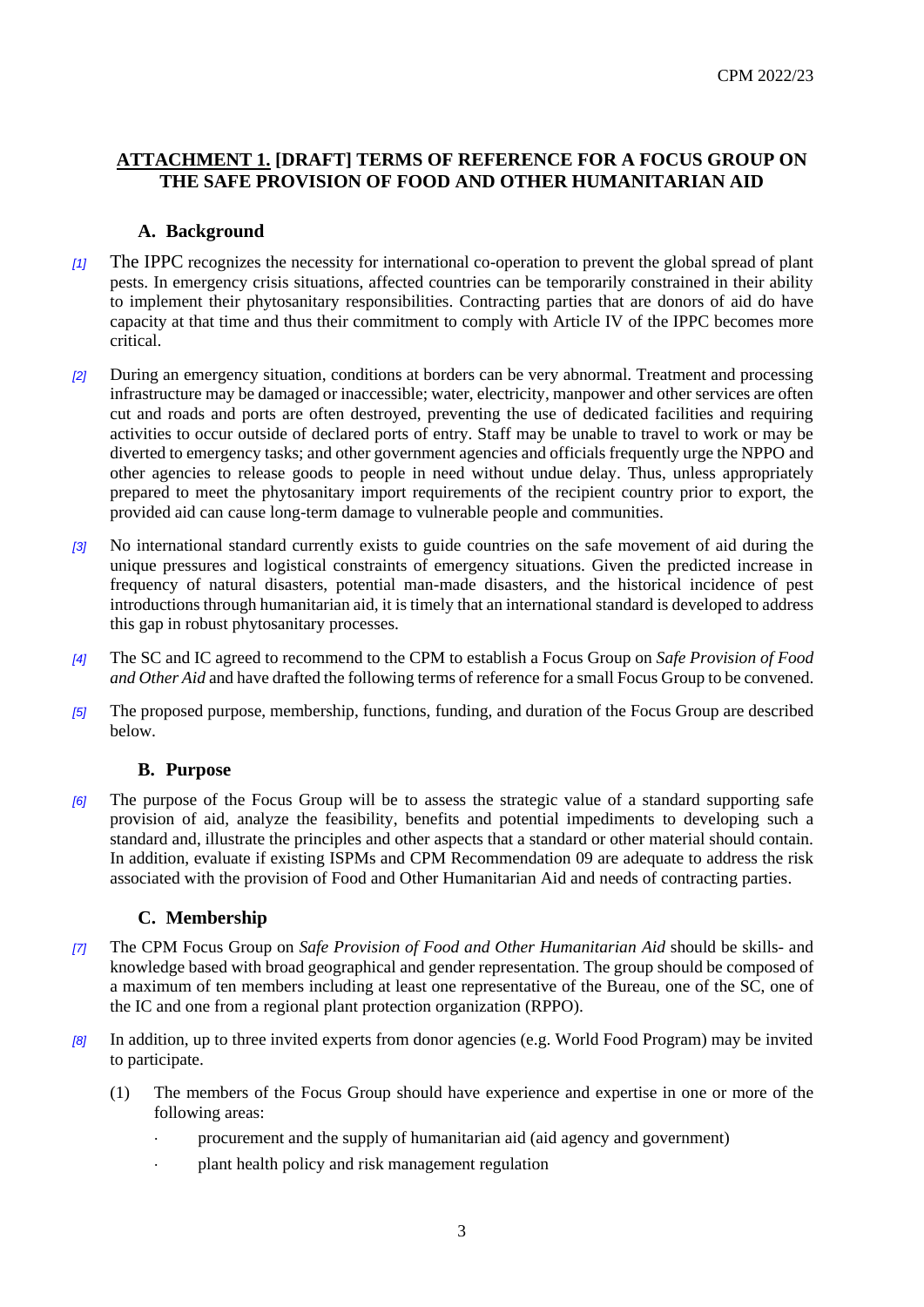- plant health emergency response/management
- clearance of imported goods under emergency or disaster constraints
- (2) All members should have knowledge of the IPPC's mandate, strategic framework, and activities.
- (3) The Bureau will select the members and make-up of the Focus Group.

## **D. Functions**

- *[9]* The Focus Group will:
	- Investigate, identify and analyze the benefits to developing a standard, revising the CPM Recommendation (R-09) or developing guidance through implementation and capacity development material
	- Define the strategic value and purpose of each of the options mentioned above against IPPC strategic framework
	- Draft the principles and elements that a standard could contain, in relation to the reference material below and the deliberations of the Focus Group
	- Present the analysis and draft principles and elements to the CPM for advice and direction
- *[10]* The work of the Focus Group will be informed by examples of pest introductions resulting from aid, current regional and NPPO initiatives to manage the risk from aid, CPM Recommendation 09: *Safe provision of food and other aid to prevent the international spread of plant pests during an emergency situation*, any other relevant CPM Recommendation, the submission of the PPPO to the 2021 IPPC Call for Topics on this issue and other relevant material.

#### **E. Process**

- *[11]* The establishment of the Focus Group will follow a CPM decision on this subject in its 2022 session.
- *[12]* The member selection for the Focus Group shall be carried out according to the following guidelines:
	- A call for nominations will be published on the IPPC website by June 2022 to allow contracting parties and regional plant protection organizations to nominate their representatives to be part of the Focus Group. Each region shall nominate one or more experts from different disciplines to fit some of the skill sets described under "Membership".
	- The IPPC Secretariat will review the nominations and submit them to CPM Bureau for selection assuring gender and geographical balance. The CPM-Bureau should endeavor to select one nominee from each FAO region as the regional representative in the Focus Group, aiming to cover as many areas as possible.
- *[13]* The Focus Group will convene virtually for the first time by July 2022 to select its chairperson and discuss its action plan and functions as described in section D. The relevant action plan will be presented to the CPM Bureau and the SPG by October 2022.

#### **F.Funding**

*[14]* It is expected that the initial meetings for this Focus Group will be virtual. However, where in-person meetings are required, the organization that employs an IPPC meeting participant is responsible for funding the travel and daily subsistence allowance for that person to attend. If the employer is unable to allocate sufficient funds, participants are first encouraged to seek assistance from sources other than the IPPC Secretariat. Where such demonstrated efforts to secure assistance have been unsuccessful, requests for assistance (i.e. travel and subsistence costs) from the IPPC Secretariat may be made. However, any support is subject to available funds. The IPPC Secretariat will consider funding assistance for participants following IPPC criteria for funding. Full details on these criteria can be found on the IPP [\(https://www.ippc.int/publications/criteria-used-prioritizing-participants-receive-travel-assistance](https://www.ippc.int/publications/criteria-used-prioritizing-participants-receive-travel-assistance-attendmeetings)[attendmeetings\)](https://www.ippc.int/publications/criteria-used-prioritizing-participants-receive-travel-assistance-attendmeetings).